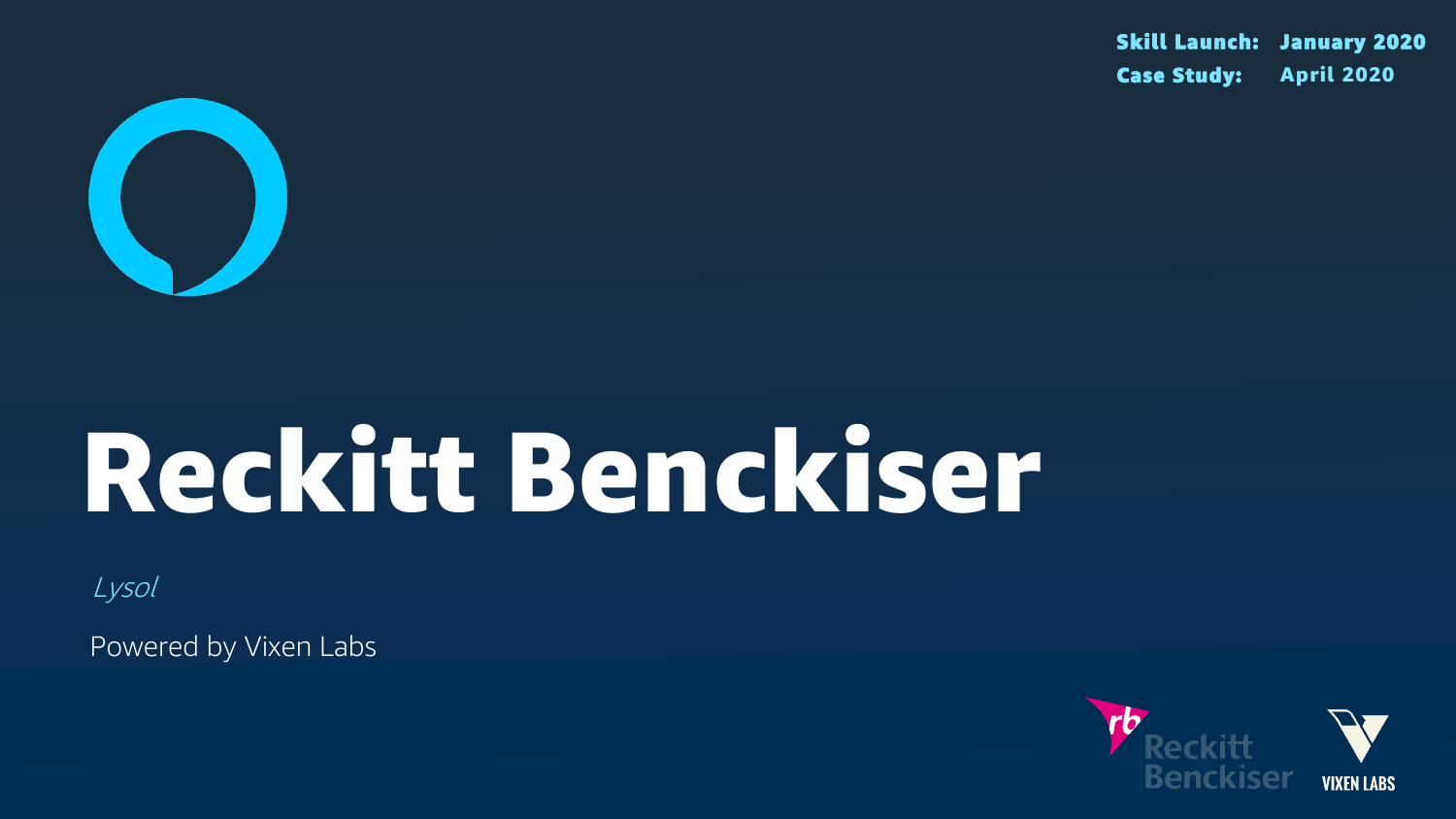#### Problem

Lysol's trusted products are a constant in many American homes. But they need to be used in the right way for Lysol to fulfil their mission to help keep families healthy by breaking the chain of infection. Lysol needed to help people understand how and where to use their products with practical and empowering tools, without further burdening their already busy days, and prove genuine innovation to keep Lysol's position as market leader.

#### **Opportunity**

# Case Study – Lysol

Lysol knew there was a fine balance to be struck if they were to deliver something truly useful for Lysol customers. Vixen went through an extensive and detailed discovery and testing process to find the answers to critical questions including: "How can they provide information without further complicating hectic family lives?"; "What would make life easier for parents when teaching kids about healthy habits?"; and "What helps people feel empowered rather than critiqued when it comes to cleaning routines?"

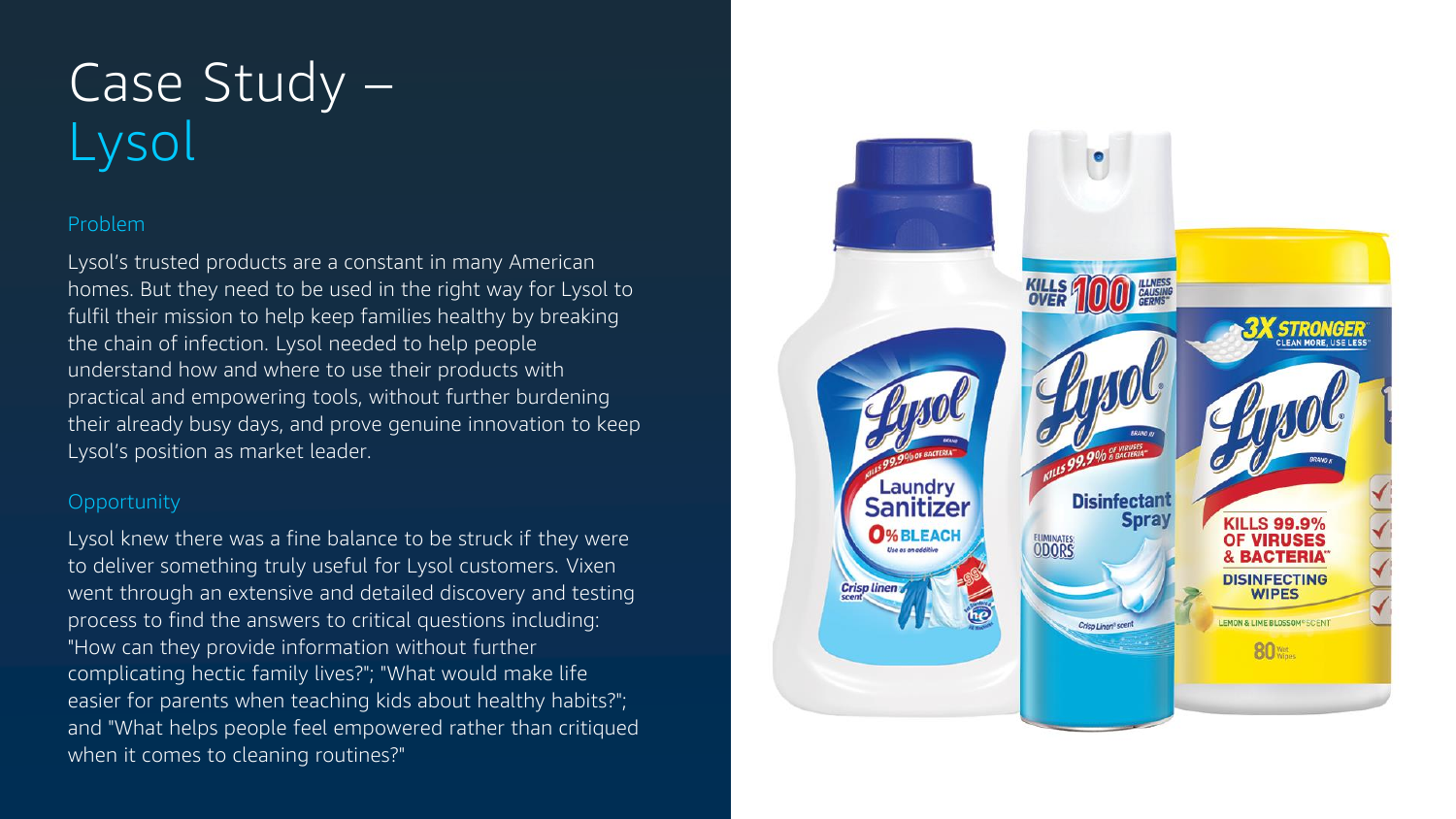#### Solution

# Case Study – Lysol, Cold and Flu



**LEVEL!"** 

The first step to bring Lysol into the world of voice was to create a limited reach MVP skill, with the aim of adding live data to the rich, qualitative insights Vixen had gained in testing. So Vixen Labs launched the Lysol Alexa Skill, a new way to help keep families healthy and homes clean and disinfected throughout the cold and flu season.

Through an exclusive data partnership with WebMD, Vixen developed the Lysol Germ -Cast, a real -time indicator of the instances of cold and flu happening around users, specific to their zipcode. Upon opening the skill, listeners hear their personalized instance level, empowering them with data driven knowledge.

Further tools in the Lysol skill include room -by -room cleaning checklists, which can also be set as reminders. And made with families in mind, the skill also features a 20 second handwashing timer and adventure story to help make hand washing fun, along with a Healthy Habits Challenge, designed to get everyone working together to think about great hygiene.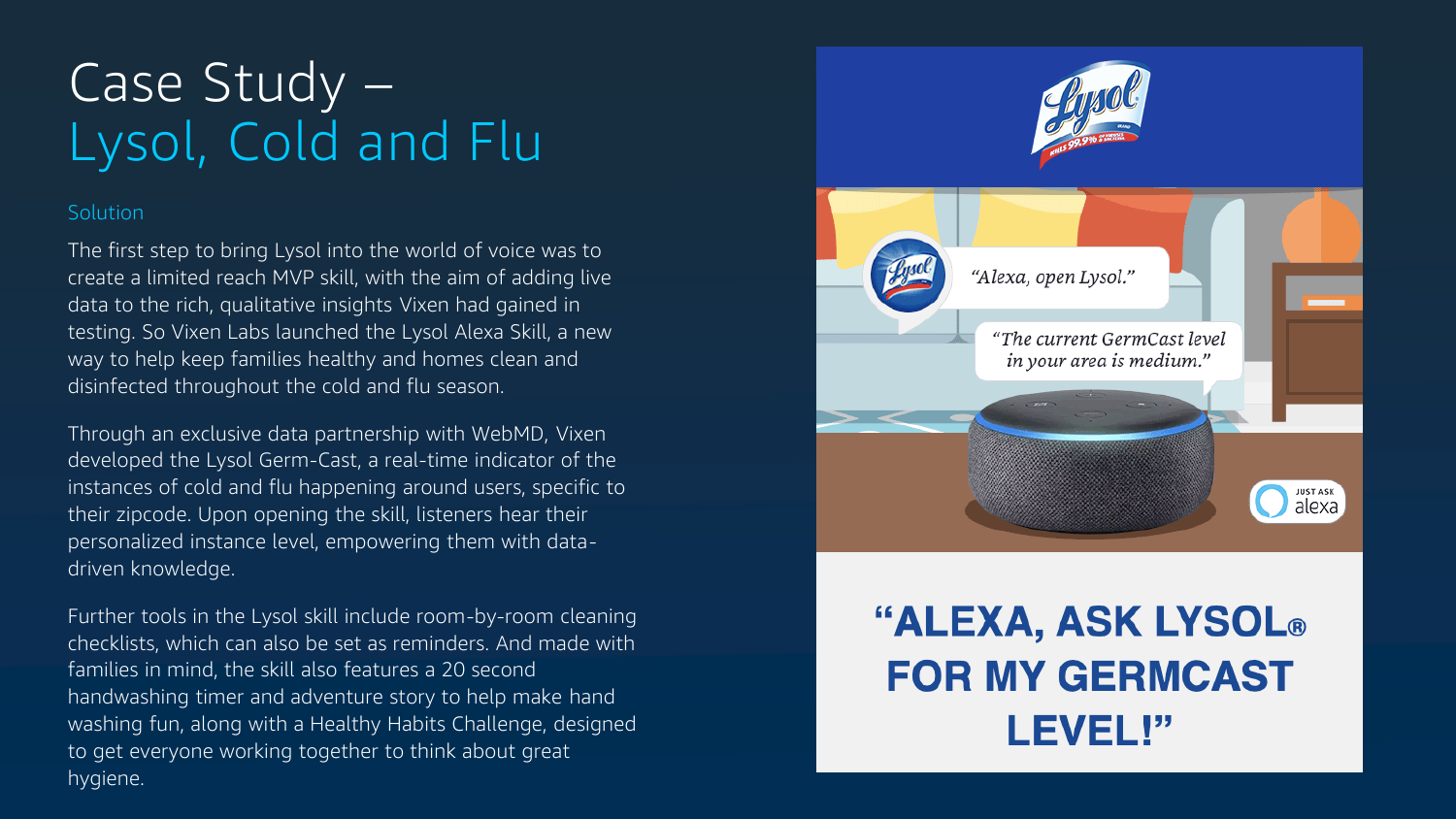### Go-To-Market

### Go-To-Market Approach

As this was Lysol's first voice activation and as such a test, the go to market strategy was focused on maximizing reach among customers who own Alexa-enabled devices. The focus was on paid promotion through display banners on the Amazon.com home page, with additional reach achieved through social media posts and a dedicated CRM email to the Lysol fanbase.



### Stay ahead with cold & flu tracking & tips





#### **Activate** now for

- √ Your Daily GermCast
- $\checkmark$  Easy Cleaning Tips
- $\checkmark$  Story and Challenge for the Family

**GET STARTED** 



Lysol Lysel

 $3$  March  $\cdot$   $\odot$ 

today! https://amzn.to/39ktW29

**ODS** 160





Get your daily cold & flu levels near you with Lysol's Alexa Skill. Enable



### **"ALEXA, ASK LYSOL® FOR MY GERMCAST** LEVEL!"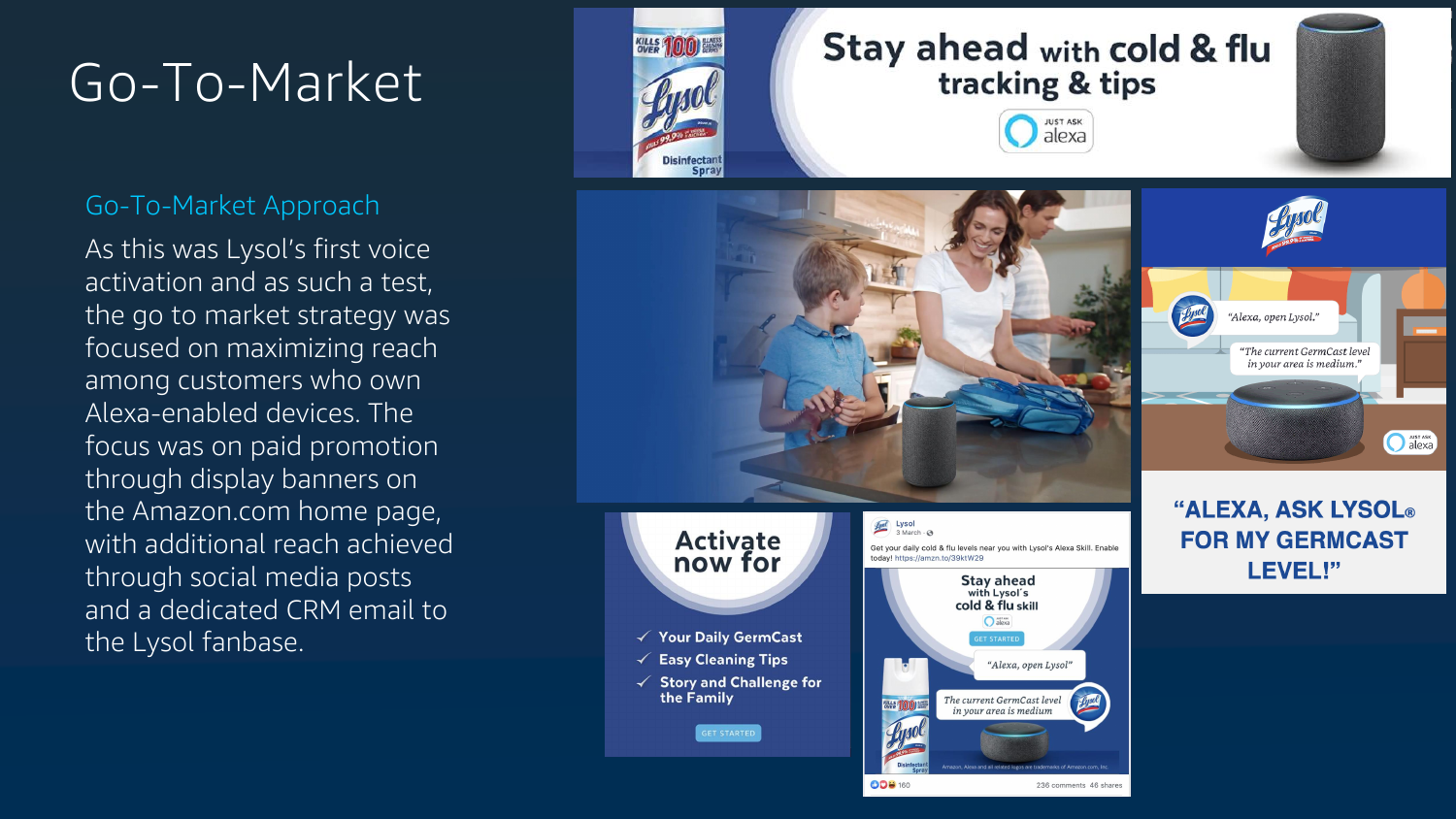## Case Study Video



Trouble viewing the video? Paste this link into your browser https://youtu.be/9myyN48odi4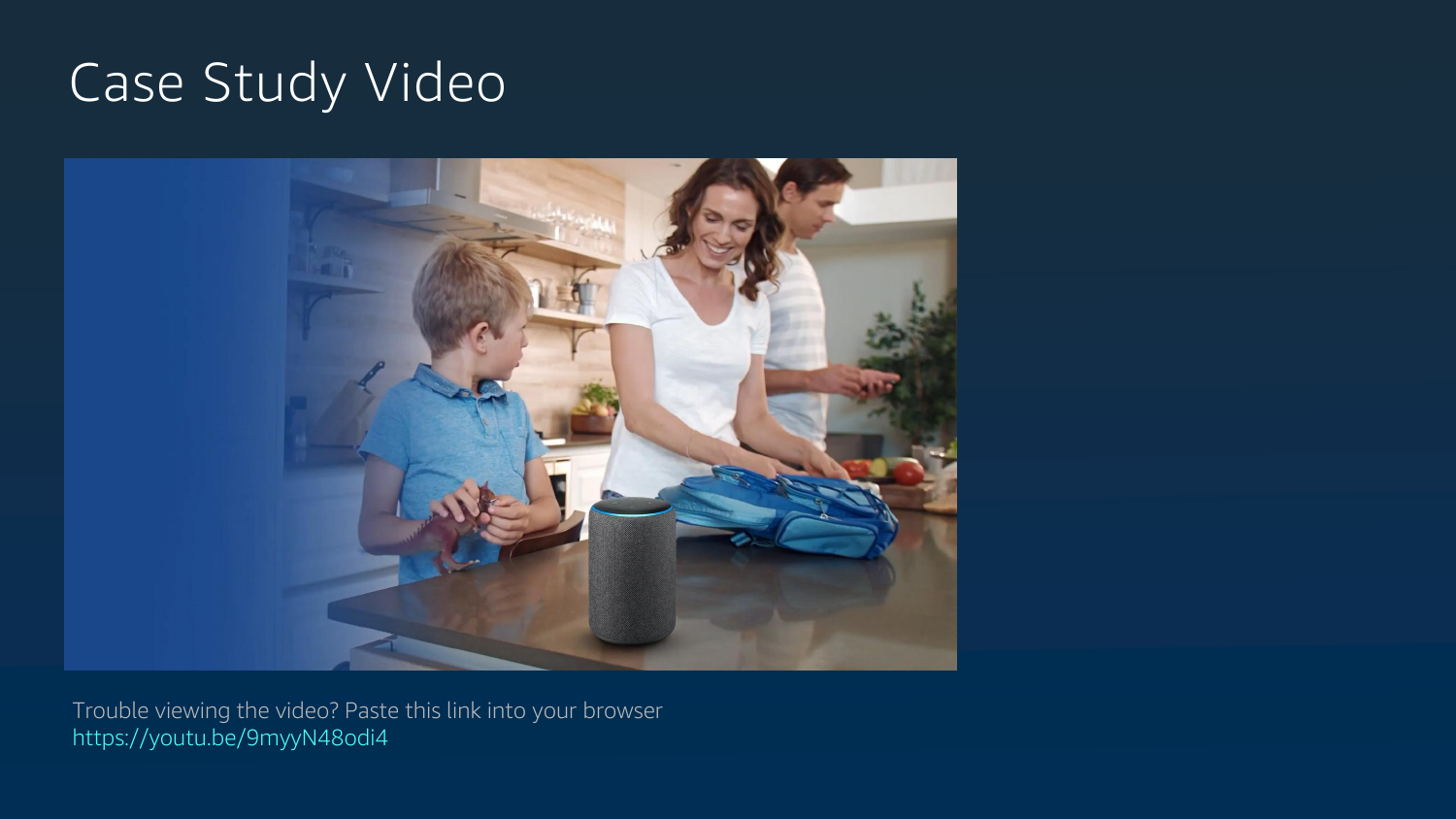increase in 'strongly agree' response that "Lysol is leading the way / is modern and up to date" from signal test participants

### Results



increase in 'strongly agree' response that "Lysol is a trusted partner to protect my family" from signal test participants

Average increase of unique users, week on week since launch.

50% 68% 67%

Source: Pre and Post signal test study **Source:** Pre and Post signal test study Source: Dashbot analytics

5-star reviews for Lysol on Amazon skills store page out of 52 reviews posted one month after launch